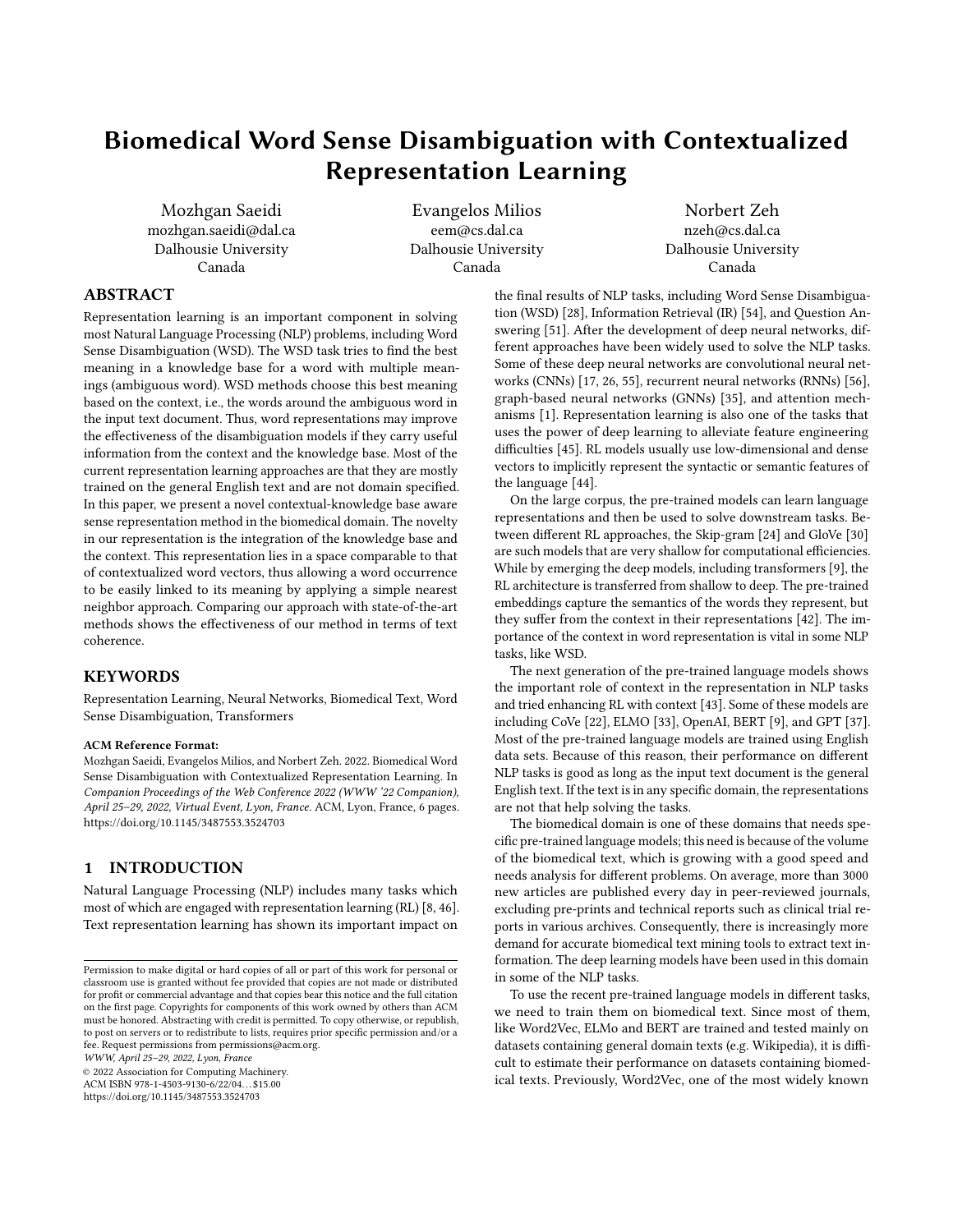context-independent word representation models, was trained on biomedical corpora, which contain terms and expressions usually not included in a general domain corpus. While ELMo and BERT have proven the effectiveness of contextualized word representations, they cannot obtain high performance on biomedical corpora because they are pre-trained on only general domain corpora. The other problem is the word distributions of general and biomedical corpora, which are quite different, and it can often be a problem for biomedical text mining models. As a result, recent models in biomedical text mining rely largely on adapted versions of word representations. The other recent works tried developing these pretrained language models on biomedical texts and reduce this gap. These representations are still in lack of considering the context when generating representations, which it impacts the results on some tasks, like WSD.

In this study, first, we trained current state-of-the-art RL models on biomedical text. Second, we present a new representation learning approach (BioCBERT stands for Bio-Contextualized BERT) which considers the context of the input text and the context of the knowledge base when generating the embeddings. This information integration from context and the knowledge base is helpful in solving the NLP tasks with representations that carry context information with them. The context information in the word representations enhances the efficiency of various algorithms in NLP problems, including WSD. In the WSD problem, we try to find the best meaning for words that have multiple meanings. If the representations carry information from their input context, it enhances the WSD algorithm to find the best meaning match based on its context.

#### 2 BACKGROUND

In this section, we first overview related works for the WSD task and then overview previous works toward pre-trained language models for lexical ambiguity. The WSD task is at the core of lexical semantics and has been tackled with many various approaches. We divide these approaches into two categories of knowledge-based and supervised approaches [\[28\]](#page-5-2).

## 2.1 Knowledge-Based Approaches

Knowledge-based methods use the semantic network structure, e.g., Wikipedia [\[10\]](#page-4-5), WordNet [\[25\]](#page-5-17), or BabelNet [\[29\]](#page-5-18), to find the correct meaning based on its context for each input word [\[27\]](#page-5-19). These approaches employ algorithms on graphs to address the word ambiguity in texts [\[2\]](#page-4-6). Disambiguation based on Wikipedia has been demonstrated to be comparable in terms of coverage to domainspecific ontology [\[53\]](#page-5-20) since it has broad coverage, with documents about entities in a variety of domains [\[21\]](#page-4-7). The most widely used lexical knowledge base is WordNet, although it is restricted to the English lexicon, limiting its usefulness to other vocabularies. BabelNet solves this challenge by combining lexical and semantic information from various sources in numerous languages, allowing knowledge-based approaches to scale across all languages it supports. Despite their potential to scale across languages, knowledgebased techniques on English fall short of supervised systems in terms of accuracy [\[48\]](#page-5-21). One of the latest works in this series is SensEmBERT [\[48\]](#page-5-21) which shows the power of language models

combined with a vast amount of knowledge in a semantic network to produce latent semantic representations of nominal senses in multiple languages. ARES followed this model and created sense embeddings for the lexical meanings within a lexical knowledge base. These embeddings lie in a space that is comparable to that of contextualized word vectors [\[49\]](#page-5-22).

#### 2.2 Supervised Approaches

Supervised approaches use sense-annotated data for their training. These approaches surpass the knowledge-based ones in all English data sets, even before introducing pre-trained language models. These approaches use neural architectures [\[23\]](#page-4-8), or SVM models [\[14\]](#page-4-9), while still suffering from the need of creating large manuallycurated corpora (knowledge acquisition bottleneck), which reduces their usability to scale over unseen words [\[11\]](#page-4-10). Automatic data augmentation approaches [\[47\]](#page-5-23) developed methods to cover more words, senses, and languages.

Neural sequence models are trained for end-to-end WSD by Raganato et al. [\[38\]](#page-5-24). They re-framed WSD as a translation task that sequences of words are translated into sequences of senses. Later, some works showed the potential of contextual representation for WSD [\[31\]](#page-5-25). Sense embeddings initialization using glosses and adapted the skip-gram objective of word2vec is done by Chen et al. [\[6\]](#page-4-11) to learn and improve the sense embeddings jointly with word embeddings. Later, by the appearance of NASARI vectors [\[5\]](#page-4-12), sense embeddings were created using structural knowledge from a large multilingual semantic network. These methods represent sense embeddings in the same space as the pre-trained word embeddings, while they suffer from fixed embedding spaces. Finally, the LMMS representation considers creating sense-level embeddings with complete coverage of WordNet and shows the power of this representation for WSD by applying a simple Nearest Neighbors (k-NN) method [\[19\]](#page-4-13). ARES used this 1-NN method with its representations and showed improved results in the WSD task.

#### 2.3 Language Modelling Representation

Most NLP tasks now use semantic representations derived from language models. There are static word embeddings and contextual embeddings.

2.3.1 Static Word Embeddings. Word embeddings are distributional semantic representations usually with one of two goals: predict context words given a target word (Skip-Gram), or the inverse (CBOW) [\[24\]](#page-5-11). In both, the target word is at the center, and the context is considered as a fixed-length window that slides over tokenized text. These models produce dense word representations. One limit for word embeddings means conflict around word types. This limitation affects the capability of these word embeddings for the ones that are sensitive to their context [\[40\]](#page-5-26).

2.3.2 Contextual Word Embeddings. The problem mentioned as a limitation for the static word embeddings is solved in this type of embeddings. The critical difference is that the contextual embeddings are sensitive to the context. Therefore, it allows the same word types to have different representations according to their context. The first work in contextual embeddings is ELMO [\[31\]](#page-5-25), which is followed by BERT [\[9\]](#page-4-3), as the state-of-the-art model. The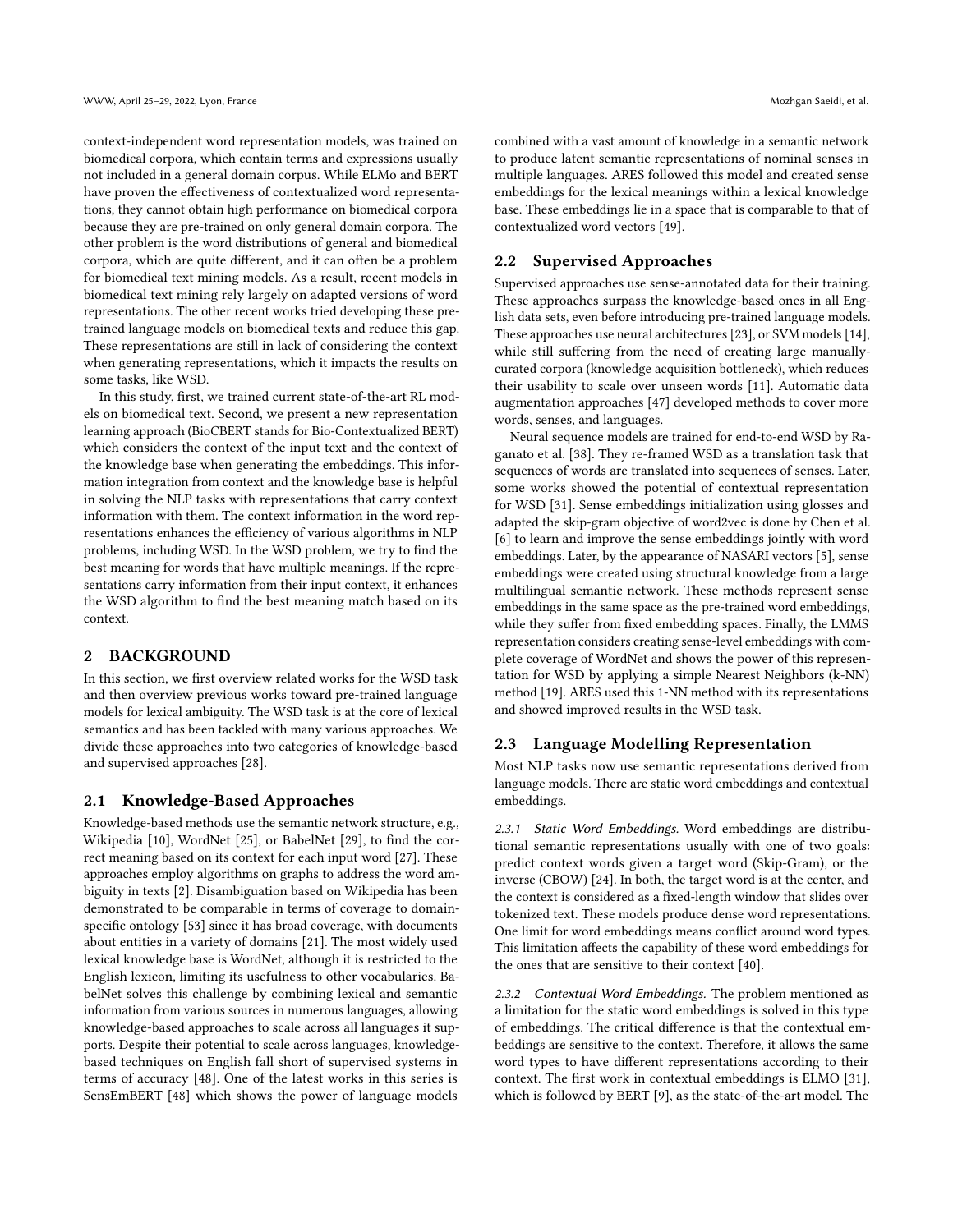critical feature of BERT, which makes it different, is the quality of its representations. Its results are task-specific fine-tuning of pretrained neural language models. The recent representations which we analyze their effectiveness are based on this two models [\[34\]](#page-5-27).

Transformer-based language models are pretty new in the NLP field, but there are a few works for analyzing these models and understanding the structure behind them [\[20\]](#page-4-14). The transformer-based models have been shown to capture the syntax and be applicable for solving the NLP problems [\[12\]](#page-4-15). Jawahar et al. [\[15\]](#page-4-16) offers a phrasal representation analysis from BERT captured with the lower layers. It is also shown that transformer-based models encode well the human-like parse trees [\[13\]](#page-4-17). Quantitative analysis of contextualized word embeddings and sentence embedding models has demonstrated the effectiveness of the models' analysis of the semantic roles [\[31\]](#page-5-25). The role of models for encoding sentence structure across a range of syntactic, semantic, local, and longrange phenomena is examined by Tenney et al. [\[50\]](#page-5-28) and shows the strength of representations for syntactic phenomena. The entity type exploration and their relations are described in [\[50\]](#page-5-28). The effectiveness of LSTM language models has been shown [\[18\]](#page-4-18), as well as understanding their internal representations for predicting words in a context [\[52\]](#page-5-29). Furthermore, the LSTM predictions for a word in context provide the ability to retrieve substitutes, showing how well the language model has captured the information [\[4\]](#page-4-19). Finally, for this LSTM-based contextualized embedding model, some analyses show how well these models distinguish between usages of words in context [\[3\]](#page-4-20).

In terms of a complete overview of neural network approaches and study of the BERT model, there are some complete recent surveys [\[41\]](#page-5-30). The geometry of BERT is quantified in Reif et al. [\[39\]](#page-5-31) which shows how this model cares about the neighboring tokens. However, the role of language models in lexical ambiguity is not addressed in any of these works. A few studies try to use knowledge resources and extract semantic information to enhance the generalization of pre-trained language models like BERT [\[32\]](#page-5-32). Characterizing the sense representation of BERT using cluster analysis has also been studied [\[7\]](#page-4-21). The study on BERT's layers by Reif et al. [\[39\]](#page-5-31) shows how this model performs for sense representations. The layer-wise performance of BERT when applied to the WSD task was studied in Loureiro et al. [\[20\]](#page-4-14). The difference of our research is to quantitatively understand to what extent the pre-trained language models encode information for the lexical ambiguity in terms of different word types. We show these pre-trained contextualized sense embedding behavior when solving the ambiguousness of part-of-speech in the text.

## 3 PRELIMINARIES

Our new BioCBERT (Biomedical Contextualized BERT embedding) representation uses different resources to build its vectors. In this section, we provide information on these resources.

BioBERT is a contextualized language representation model, based on BERT, a transformer-based language model for learning contextual representations of words in a text [\[9\]](#page-4-3). The contextualized representation of BERT is the key factor that has changed the

performance in many NLP tasks, such as WSD. BioBERT is a pretrained model which is trained on different combinations of general and biomedical domain corpora.

SBERT is a modification of the pre-trained BERT network that uses Siamese and triplet network structures to derive semantically meaningful sentence embeddings that can be compared using cosine-similarity. We use this sentence representation when generating the vector representations of sense sentences, both for the input text as the context and for the knowledge base text.

Wikipedia is a free content and multilingual online encyclopedia that uses a wiki-based editing system. Wikipedia is organized with Wikipedia pages, which are articles. Therefore, articles in Wikipedia can be directly linked to the entities they describe in other knowledge bases. Furthermore, mentions of entities in Wikipedia articles often provide a link to the relevant Wikipedia pages, thus providing labeled examples of mentions and associated anchor texts in various contexts, which could be used for supervised learning in WSD with Wikipedia as the knowledge base [\[57\]](#page-5-33).

PubMed is a free search engine accessing the MEDLINE database of references and abstracts on life sciences and biomedical topics primarily. This preliminary is used at the time of generating BioBERT representations.

UMLS integrates and distributes key terminology, classification and coding standards, and associated resources to promote the creation of more effective and interoperable biomedical information systems and services, including electronic health records.

### 4 BIOCBERT

The BioCBERT is a pre-trained language representation model for biomedical text. BioCBERT is created by combining semantic and textual information from the first paragraph of each sense's Wikipedia page and the paragraph of the input document text, which includes the senses. BioCBERT uses the representation power of neural language models, i.e., BioBERT and SBERT. The other preliminaries creating BioCBERT are Wikipedia, and UMLS. BioCBERT is based on three components; Context Retrieval, Word Embedding, and Sense Embedding.

### 4.1 Context Retrieval

This first component aims to collect contextual information from the knowledge base, which enhances the representations. For each ambiguous word in the input text, we create a set including candidate senses for the word from Wikipedia. This procedure aims to collect suitable contextual information from Wikipedia for each given concept in the semantic network. Then we exploit the mapping between synsets and Wikipedia pages available in the biomedical inventory and its taxonomic structure to collect textual information relevant to a target synset s. For each synset s, we collect all the connected concepts to s from the UMLS. We show this set of related synsets to s by  $R_s$  which is:

$$
R_s = \{s' | (s, s') \in E\}
$$
 (1)

E is the set including all connections. In this work, for each page  $p_s$ , we consider the first opening paragraph of the page and compute its lexical vector by summing the SBERT vector representation of the sentences in this first paragraph. These lexical representations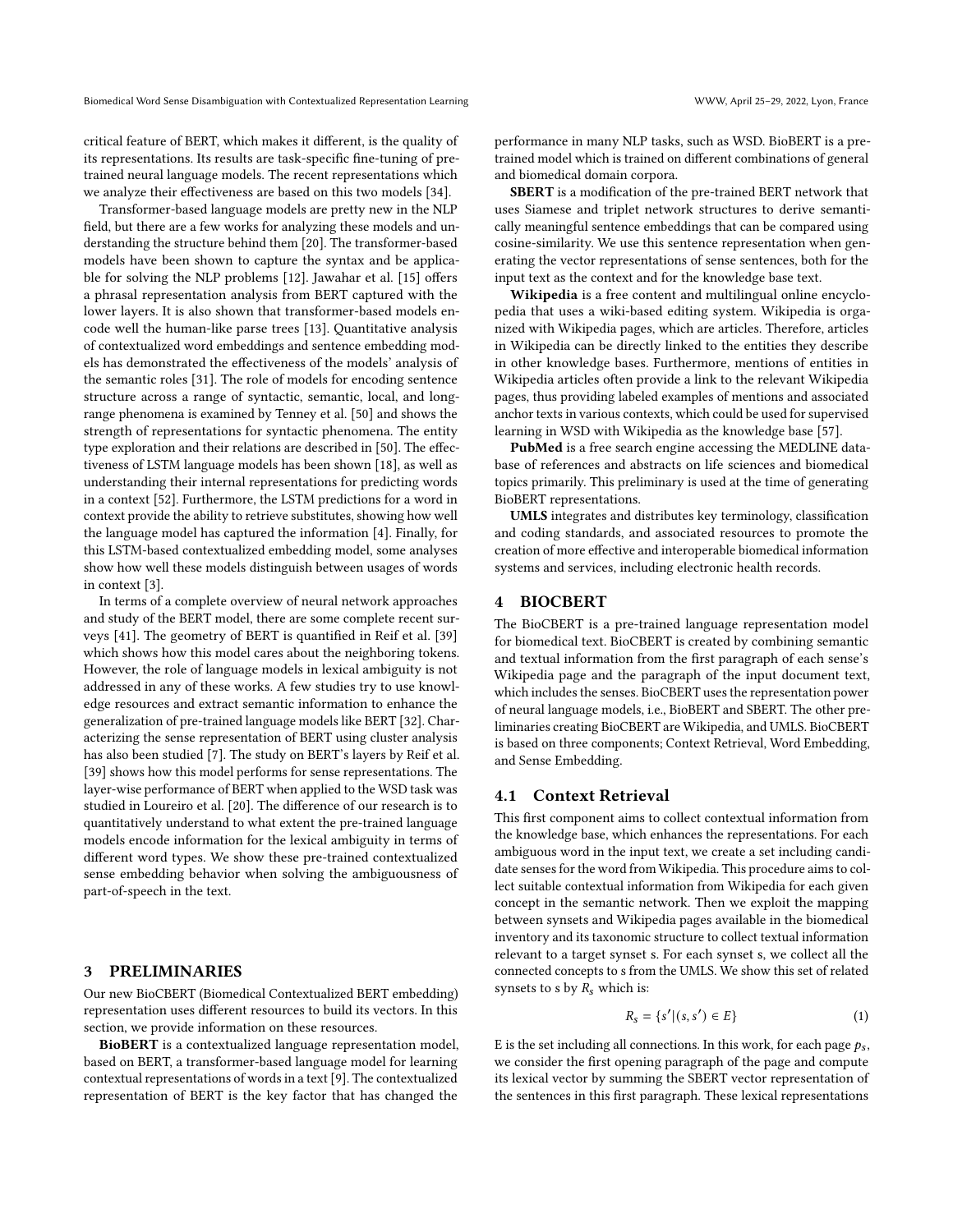are later used for the similarity score finding between  $p_s$  and  $p_{s'}$ , for each  $s' \in R_s$  by using the weighted overlap measure from [\[36\]](#page-5-34), which is defined as follows:

$$
WO(p_1, p_2) = \left(\sum_{w \in O} \frac{1}{r_w^{p_1} + r_w^{p_2}}\right) \left(\sum_{i=1}^{|O|} \frac{1}{2i}\right)^{-1} \tag{2}
$$

 $| \cdot \rangle$ 

where O is the set of overlapping dimensions of  $p_1$  and  $p_2$  and  $r_{w}^{p_i}$  is the rank of the word w in the lexical vector of  $p_i$ . We preferred the weighted overlap over the more common cosine similarity as it has proven to perform better when comparing sparse vector representations [\[36\]](#page-5-34). Once we have scored all the  $(p_s, p_{s'})$  pairs, we create partitions of  $R_s$ , each comprising all the senses  $s'$  connected to  $s$  with the same relation  $r$ , where  $r$  can be one among connections. We then retain from each partition only the top-k scored senses according to  $WO(p_{s_i}, p_{s'_i})$ , which we set  $k = 15$  in our experiments.

#### 4.2 Word Embedding

In the second component, we use BioBERT to extract the given ambiguous word from the input text. For each ambiguous word (mention) of the input, we extract its BioBERT representation. Using the UMLS relations to Wikipedia, we extract all synsets of mention from UMLS (set E). For each of these senses, we collect all the Wikipedia pages for each sense. We use BioBERT representation for the second time to generate vector representation for senses.

#### 4.3 Sense Embedding

In this last component, we build the final representation of each mention. From the previous step, we took the representation of mention,  $R(m)$ , and the representation of each one of its senses. We show the representations of each  $k$  sense of  $m$  by  $R(s_i)$  which i varies from 1 to  $k$ . Our unique representations combine the mention representation with sense representation, concatenating the two vector representations of  $R(m)$  and  $R(s_i)$ . If mention *m* has *k* senses, BioCBERT generates k different representations of  $R(m, s<sub>1</sub>)$ ,  $R(m, s_2), ..., R(m, s_k)$ . The next novelty in our BioCBERT representations is ranking the  $k$  senses of each mention based on their relevancy degree to the context. To this aim, we concatenate representations of the first step. In the first step, we took the representation of the input text paragraph, which contains the ambiguous mention, show it by  $R(PD)$  which stands for representation of the Paragraph of the input Document text. In the first step, we also took the representation of the first paragraph of the Wikipedia page, which represents it by  $R(PW)$ , which stands for representation of the first Paragraph of the Wikipedia page. Finally, we concatenate these two representations as  $R(PD, PW)$ . The dimension of this concatenated representation is also equal to the word representation, making it possible to calculate their cosine similarities. To rank the senses relevancy's to the context, we use the cosine similarity as follows:

$$
Sim(m, s_i) = Cosine(R(m, s_i), R(PD, PW)), \text{for } i = 1, \dots, k \quad (3)
$$

This ranking provides the most similar sense to the context for each mention. This novelty makes this representation more effective than the previous contextualized-based embeddings, especially in the task of word sense disambiguation. At the end of these three steps, each sense is associated with a vector that encodes both the contextual information and semantic knowledge base information from the extracted context of Wikipedia and its gloss.

#### 5 EXPERIMENTAL SETUP

We present the settings of our evaluation of BioCBERT in the WSD task in biomedical text. This setup includes the benchmark, BioCBERT setup for disambiguation task and state-of-the-art WSD models as our comparison systems. To test each embedding on the WSD task, we employed the 1-NN algorithm and compared the disambiguated sense of each word with the ground truth annotations in the datasets. The nearest neighbors strategy is effective with pre-trained language models [\[20\]](#page-4-14).

#### 5.1 Evaluation Benchmark

The UMLS metathesaurus includes 3.4 million biomedical and clinical concepts. Each concept has a unique identifier called CUI (Concept Unique Identifier), a set of representative terms, and a text definition. The Metathesaurus provided us with the sense sets of ambiguous terms. The SPECIALIST Lexicon resource contains information about common English vocabulary and biomedical terms by offering tools for language processing. The next source is Medline which includes over 20 million citations of life sciences and biomedical articles from 1966 to the present. Combined with the UMLS concept definitions, we employed Medline 2013 bigram-list to create our sense embeddings. As validation datasets, we employed the MSH WSD [\[16\]](#page-4-22) dataset for the evaluation of WSD algo-rithms<sup>[1](#page-3-0)</sup>. This dataset provides 37888 instances for 203 ambiguous terms, including abbreviations, that take 2–5 senses (100 instances per each sense are provided). Prepared from Medline, every instance of a target ambiguous term is manually annotated with a CUI within the sense set of that term. For example, an instance of Ca is labeled with either C0006823 (Canada), C0006675 (California), C0006754 (calcium), or C3887642 (cornu ammonis); while every instance of the target term lymphogranulomatosis takes the sense C0036202 (benign lymphogranulomatosis) or C0019829 (malignant lymphogranulomatosis).

#### 6 RESULTS

The results of our evaluations on the WSD task are represented in this section. We show the effectiveness of BioCBERT representation by comparing it with the existing state-of-the-art models. In Table [1](#page-4-23) and Table [2](#page-4-24) we report the results of BioCBERT and compare it against the results obtained from other state-of-the-art approaches. The performances are reported in terms of accuracy. As we can see, BioCBERT achieves the best results on the datasets compared to other previous contextualized approaches. It indicates that BioCBERT is competitive with these previous models. These results show that the novel idea in the nature of creating this BioCBERT representation has improved the lexical ambiguity. It is a good indicator of the dependency of the WSD task to the representation that is aware of the context and the information extracted from the reference knowledge base.

<span id="page-3-0"></span><sup>1</sup>https://lhncbc.nlm.nih.gov/ii/areas/WSD/collaboration.html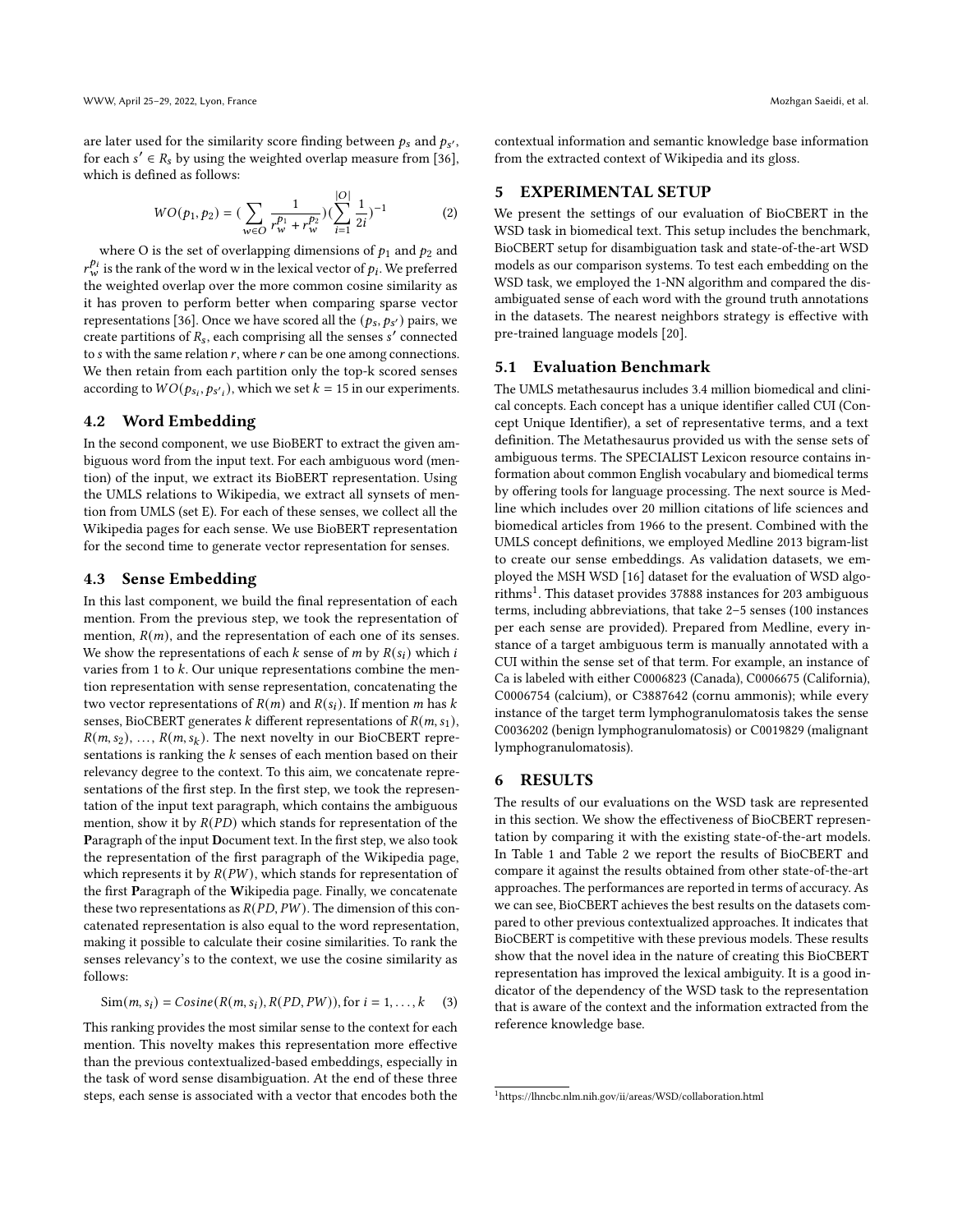| Model                                 | Macro-Accuracy | Micro-Accuracy |
|---------------------------------------|----------------|----------------|
| <b>BioBERT</b>                        | 83.4           | 82.6           |
| Bio Graph                             | 71.52          |                |
| deepBioWSD with random embeddings     | 92.16          | 91.93          |
| deepBioWSD with pretrained embeddings | 92.67          | 92.21          |
| <b>BioCBERT</b>                       | 94.71          | 93.84          |

#### <span id="page-4-23"></span>Table 1: Accuracy results for MSH WSD dataset with unsupervised methods.

<span id="page-4-24"></span>Table 2: Accuracy results for MSH WSD dataset with supervised methods.

| Model           | Macro-Accuracy | Micro-Accuracy |
|-----------------|----------------|----------------|
| NB              | 91.84          |                |
| <b>SVM</b>      | 92.62          |                |
| <b>LSTM</b>     | 91.87          | 91.78          |
| <b>BLSTM</b>    | 93.64          | 92.47          |
| <b>BioCBERT</b> | 94.71          | 93.84          |

## 7 CONCLUSION

In this paper, we present BioCBERT, a novel approach for creating sense embeddings considering the knowledge base and the context of the biomedical input document text. We showed that this context-rich representation is beneficial for lexical ambiguity in the biomedical domain. The results of experiments in the WSD task show the efficiency of BioCBERT representations compared to other state-of-the-art methods, despite relying only on biomedical data. The results across other different datasets show the high quality of our embeddings and also enable the biomedical WSD while at the same time relieving the heavy requirement of sense-annotated corpora. We further tested our embeddings on the split data into four parts of speeches. By applying disambiguation on parts-of-speeches in the dataset, we show the efficiency of different representations. This work shows how context can play an important role in the final results of the word sense disambiguation systems. The integrated information from both the input text, as context, and from the knowledge base is leading the final choice of the disambiguation system as the correct meaning for the ambiguous words.

#### REFERENCES

- <span id="page-4-2"></span>[1] J. Uszkoreit L. Jones A. N. Gomez L. Kaiser A. Vaswani N. Shazeer N. Parmar and I. Polosukhin. 2017. Attention is all you need. https://arxiv.org/abs/1706.03762 (2017).<https://arxiv.org/abs/1706.03762>
- <span id="page-4-6"></span>[2] Eneko Agirre, Oier López de Lacalle, and Aitor Soroa. 2014. Random Walks for Knowledge-Based Word Sense Disambiguation. Computational Linguistics 40, 1 (March 2014), 57–84.<https://direct.mit.edu/coli/article/40/1/57/145>
- <span id="page-4-20"></span>[3] Laura Aina, Kristina Gulordava, and Gemma Boleda. 2019. Putting words in context: LSTM language models and lexical ambiguity. ACL (2019), 3342–3348. <https://www.aclweb.org/anthology/W19-0423/>
- <span id="page-4-19"></span>[4] Asaf Amrami and Yoav Goldberg. 2018. Word sense induction with neural biLM and symmetric patterns. In Proceeding of EMNLP (2018), 4860–4867. [https:](https://www.aclweb.org/anthology/D18-1523/) [//www.aclweb.org/anthology/D18-1523/](https://www.aclweb.org/anthology/D18-1523/)
- <span id="page-4-12"></span>[5] Jose Camacho-Collados and Mohammad Taher Pilehvar. 2018. From word to sense embeddings: A survey on vector representations of meaning. Artificial Intelligence Research 63 (2018), 743–788.
- <span id="page-4-11"></span>[6] Xinxiong Chen, Zhiyuan Liu, and Maosong Sun. 2014. A unified model for word sense representation and disambiguation. In Proceedings of the 2014 Conference EMNLP. 1025–1035.<https://www.aclweb.org/anthology/D14-1110/>
- <span id="page-4-21"></span>Gabriella Chronis and Katrin Erk. 2020. When is a bishop not like a rook? When it's like a rabbi! Multi-prototype BERT embeddings for estimating semantic relationships. In Proceedings of the 24th Conference CNLL. 227–244. [https://www.](https://www.aclweb.org/anthology/2020.conll-1.17/) [aclweb.org/anthology/2020.conll-1.17/](https://www.aclweb.org/anthology/2020.conll-1.17/)
- <span id="page-4-0"></span>[8] Alexandra Chronopoulou, Christos Baziotis, and Alexandros Potamianos. 2019. An embarrassingly simple approach for transfer learning from pretrained language models. arXiv preprint arXiv:1902.10547 (2019).
- <span id="page-4-3"></span>[9] Jacob Devlin, Ming-Wei Chang, Kenton Lee, and Kristina Toutanova. 2018. Bert: Pre-training of deep bidirectional transformers for language understanding. NAACL (2018).<https://www.aclweb.org/anthology/N19-1423/>
- <span id="page-4-5"></span>[10] Angela Fogarolli. 2009. Word sense disambiguation based on wikipedia link structure. In 2009 IEEE International Conference on Semantic Computing. IEEE, 77–82.<https://ieeexplore.ieee.org/stamp/stamp.jsp>
- <span id="page-4-10"></span>[11] William A Gale, Kenneth W Church, and David Yarowsky. 1992. A method for disambiguating word senses in a large corpus. Computers and the Humanities 26, 5 (1992), 415–439.
- <span id="page-4-15"></span>[12] Yoav Goldberg. 2019. Assessing BERT's syntactic abilities. CoRR, abs/1901.05287 (2019).<https://arxiv.org/abs/1901.05287>
- <span id="page-4-17"></span>[13] John Hewitt and Christopher D Manning. 2019. A structural probe for finding syntax in word representations. In ACL. 4129–4138. [https://www.aclweb.org/](https://www.aclweb.org/anthology/N19-1419/) [anthology/N19-1419/](https://www.aclweb.org/anthology/N19-1419/)
- <span id="page-4-9"></span>[14] Ignacio Iacobacci, Mohammad Taher Pilehvar, and Roberto Navigli. 2016. Embeddings for word sense disambiguation: An evaluation study. In ACL. 897–907. <https://www.aclweb.org/anthology/P16-1085.pdf>
- <span id="page-4-16"></span>[15] Ganesh Jawahar, Benoît Sagot, and Djamé Seddah. 2019. What does BERT learn about the structure of language?. In ACL. [https://www.aclweb.org/anthology/](https://www.aclweb.org/anthology/P19-1356/) [P19-1356/](https://www.aclweb.org/anthology/P19-1356/)
- <span id="page-4-22"></span>[16] Antonio J Jimeno-Yepes, Bridget T McInnes, and Alan R Aronson. 2011. Exploiting MeSH indexing in MEDLINE to generate a data set for word sense disambiguation. BMC bioinformatics 12, 1 (2011), 1–14.
- <span id="page-4-1"></span>[17] Tuan Lai, Heng Ji, and ChengXiang Zhai. 2021. BERT might be Overkill: A Tiny but Effective Biomedical Entity Linker based on Residual Convolutional Neural Networks. arXiv preprint arXiv:2109.02237 (2021).
- <span id="page-4-18"></span>[18] Tal Linzen, Emmanuel Dupoux, and Yoav Goldberg. 2016. Assessing the ability of LSTMs to learn syntax-sensitive dependencies. Transactions of the Association for Computational Linguistics 4 (2016), 521–535. [https://www.aclweb.org/anthology/](https://www.aclweb.org/anthology/Q16-1037/) [Q16-1037/](https://www.aclweb.org/anthology/Q16-1037/)
- <span id="page-4-13"></span>[19] Daniel Loureiro and Alipio Jorge. 2019. Language modelling makes sense: Propagating representations through WordNet for full-coverage word sense disambiguation. ACL (2019), 5682–5691.<https://www.aclweb.org/anthology/P19-1569>
- <span id="page-4-14"></span>[20] Daniel Loureiro, Kiamehr Rezaee, Mohammad Taher Pilehvar, and Jose Camacho-Collados. 2021. Analysis and Evaluation of Language Mod-els for Word Sense Disambiguation. Computational Linguistics (2021), 1– 55. [https://direct.mit.edu/coli/article/doi/10.1162/coli\\_a\\_00405/98520/Analysis](https://direct.mit.edu/coli/article/doi/10.1162/coli_a_00405/98520/Analysis-and-Evaluation-of-Language-Models-for)[and-Evaluation-of-Language-Models-for](https://direct.mit.edu/coli/article/doi/10.1162/coli_a_00405/98520/Analysis-and-Evaluation-of-Language-Models-for)
- <span id="page-4-7"></span>[21] Jose L Martinez-Rodriguez, Aidan Hogan, and Ivan Lopez-Arevalo. 2020. Information extraction meets the semantic web: a survey. Semantic Web Preprint (2020), 1–81. [http://repositorio.uchile.cl/bitstream/handle/2250/174484/Information](http://repositorio.uchile.cl/bitstream/handle/2250/174484/Information-extraction-meets-the-Semantic-Web.pdf?sequence=1)[extraction-meets-the-Semantic-Web.pdf?sequence=1](http://repositorio.uchile.cl/bitstream/handle/2250/174484/Information-extraction-meets-the-Semantic-Web.pdf?sequence=1)
- <span id="page-4-4"></span>[22] Bryan McCann, James Bradbury, Caiming Xiong, and Richard Socher. 2017. Learned in translation: Contextualized word vectors. arXiv preprint arXiv:1708.00107 (2017).
- <span id="page-4-8"></span>[23] Oren Melamud, Jacob Goldberger, and Ido Dagan. 2016. context2vec: Learning generic context embedding with bidirectional lstm. In SIGNLL. 51–61. [https:](https://www.aclweb.org/anthology/K16-1006/) [//www.aclweb.org/anthology/K16-1006/](https://www.aclweb.org/anthology/K16-1006/)